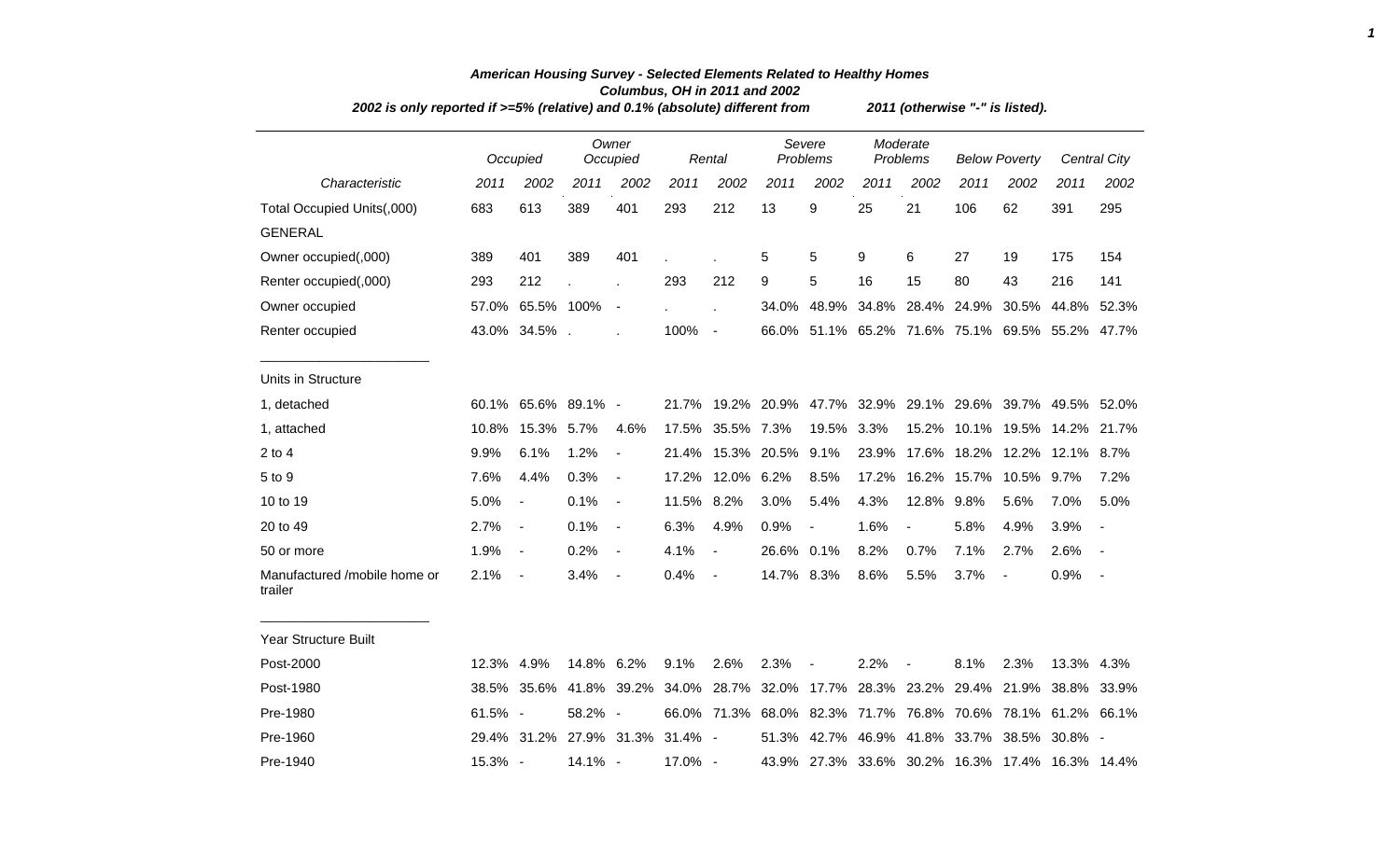|                                                        |         | Occupied                 |         | Owner<br>Occupied        |                                                 | Rental                   |                | Severe<br>Problems       | Moderate<br>Problems |                              | <b>Below Poverty</b>                      |                |             | <b>Central City</b>      |
|--------------------------------------------------------|---------|--------------------------|---------|--------------------------|-------------------------------------------------|--------------------------|----------------|--------------------------|----------------------|------------------------------|-------------------------------------------|----------------|-------------|--------------------------|
| Characteristic                                         | 2011    | 2002                     | 2011    | 2002                     | 2011                                            | 2002                     | 2011           | 2002                     | 2011                 | 2002                         | 2011                                      | 2002           | 2011        | 2002                     |
| Foundation (for 1-unit not<br>manufactured)            |         |                          |         |                          |                                                 |                          |                |                          |                      |                              |                                           |                |             |                          |
| 1-Unit not manufactured(,000)                          | 484     | 496                      | 369     | 380                      | 115                                             | 116                      | 4              | 6                        | 9                    | 9                            | 42                                        | 37             | 249         | 217                      |
| With a basement under all of<br>house                  | 50.7%   | $\overline{\phantom{a}}$ | 48.6%   |                          | 51.2% 57.4% 39.1% 66.9% 59.2% 69.6% 62.3% 51.7% |                          |                |                          |                      |                              |                                           |                | 48.8% 55.6% | 50.3%                    |
| With a basement under part of<br>house                 |         |                          |         |                          | 30.6% 25.6% 36.6% 30.5% 11.3% 9.7%              |                          | 8.5%           |                          |                      |                              | 22.9% 18.6% 17.0% 15.3% 12.6% 27.3% 21.8% |                |             |                          |
| With a crawl space                                     | 5.1%    | 7.2%                     | 4.8%    | 7.5%                     | 6.3%                                            |                          |                | 11.1% 12.6%              | 4.7%                 |                              | 5.9%                                      | 8.3%           | 2.5%        |                          |
| On a concrete slab                                     | 12.8%   | 16.1%                    | 9.6%    | 8.7%                     | 23.3%                                           | 40.3%                    | 13.5% 2.7%     |                          | 5.8%                 | 13.4%                        | 26.2%                                     | 27.6%          |             | 14.1% 20.6%              |
| In some other way                                      | 0.8%    |                          | 0.5%    | $\blacksquare$           | 1.8%                                            | $\overline{a}$           | $< 0.1\%$ 2.5% |                          | 1.3%                 | $\overline{a}$               | 0.9%                                      |                | 0.5%        | $\overline{\phantom{a}}$ |
|                                                        |         |                          |         |                          |                                                 |                          |                |                          |                      |                              |                                           |                |             |                          |
| <b>EXTERIOR</b>                                        |         |                          |         |                          |                                                 |                          |                |                          |                      |                              |                                           |                |             |                          |
| <b>External Building Conditions (non</b><br>multiunit) |         |                          |         |                          |                                                 |                          |                |                          |                      |                              |                                           |                |             |                          |
| Sagging roof                                           | 1.7%    | $\overline{a}$           | 1.3%    | $\overline{a}$           | 3.1%                                            |                          | 9.6%           | 11.5%                    |                      | 26.0% 11.2% 2.5%             |                                           | $\blacksquare$ | 2.5%        |                          |
| Missing roofing material                               | 4.6%    | $\blacksquare$           | 4.2%    | $\frac{1}{2}$            | 6.1%                                            | 5.8%                     | 7.9%           | 13.6%                    |                      | 31.0% 24.4% 3.2%             |                                           | 9.3%           | 6.5%        | 3.6%                     |
| Hole in roof                                           | 0.9%    | $\blacksquare$           | 0.7%    | $\overline{\phantom{a}}$ | 1.6%                                            | $\blacksquare$           | 2.4%           | 8.5%                     | 6.6%                 | 24.3% 1.5%                   |                                           | $\blacksquare$ | 1.0%        | $\overline{\phantom{a}}$ |
| Missing bricks, siding, other<br>outside wall material | 2.3%    | $\overline{\phantom{a}}$ | 2.2%    | $\overline{\phantom{a}}$ | 2.6%                                            | 5.0%                     | 4.6%           | 8.5%                     | 26.9%                | 20.6% 4.1%                   |                                           | 7.3%           | 2.5%        | $\overline{\phantom{a}}$ |
| Sloping outside walls                                  | 0.9%    | $\blacksquare$           | 0.4%    | $\overline{\phantom{a}}$ | 2.6%                                            | $\overline{\phantom{a}}$ | 2.3%           | $\overline{\phantom{a}}$ | 2.4%                 | 14.0% 1.9%                   |                                           | $\blacksquare$ | 0.9%        | $\overline{\phantom{a}}$ |
| Boarded up windows                                     | 0.9%    | $\overline{a}$           | 0.4%    | $\frac{1}{2}$            | 2.6%                                            | $\blacksquare$           | 2.4%           |                          | 1.1%                 | 12.3%                        | 1.7%                                      | $\blacksquare$ | 1.4%        |                          |
| <b>Broken windows</b>                                  | 2.5%    | $\overline{a}$           | 2.3%    | $\frac{1}{2}$            | 3.4%                                            | 6.2%                     | 2.4%           | 8.6%                     | 15.0%                | 13.8% 5.7%                   |                                           | 8.8%           | 2.0%        | $\overline{\phantom{a}}$ |
| Bars on windows                                        | 1.2%    | $\blacksquare$           | 1.2%    | $\overline{\phantom{a}}$ | 1.1%                                            | $\overline{\phantom{a}}$ | 2.4%           | $\blacksquare$           | 2.6%                 | $\qquad \qquad \blacksquare$ | 3.5%                                      | $\blacksquare$ | 2.0%        | $\blacksquare$           |
| Foundation crumbling or has open 8.5%<br>crack or hole |         | 3.6%                     | 7.0%    | 3.2%                     | 13.3% 4.8%                                      |                          | 11.9% 4.0%     |                          |                      | 36.2% 23.4%                  | 10.5% 8.6%                                |                | 9.2%        | 4.6%                     |
| None of the above                                      | 82.4% - |                          | 84.1% - |                          | 76.9% -                                         |                          |                | 77.8% 70.9% 43.9% -      |                      |                              | 76.1% -                                   |                | 80.3% -     |                          |
| None of the above(excluding<br>bars)                   | 83.3% - |                          | 85.1% - |                          | 77.5% -                                         |                          | 77.8% -        |                          | 46.5% -              |                              | 78.3% -                                   |                | 81.9% -     |                          |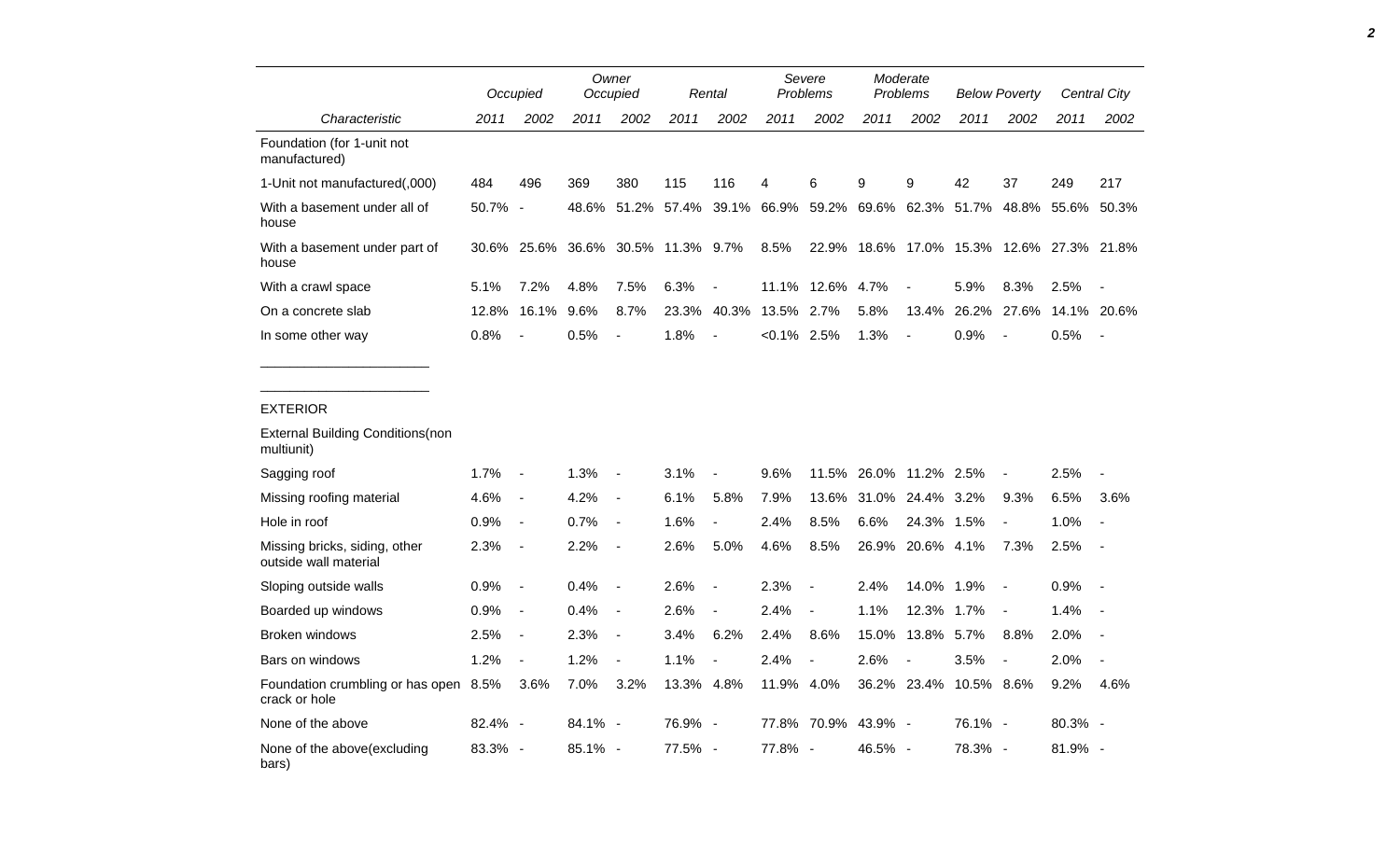|                                               |       | Occupied                 |      | Owner<br>Occupied        |                                    | Rental                   |           | Severe<br>Problems       |                        | Moderate<br>Problems |                                           | <b>Below Poverty</b>     |      | Central City             |
|-----------------------------------------------|-------|--------------------------|------|--------------------------|------------------------------------|--------------------------|-----------|--------------------------|------------------------|----------------------|-------------------------------------------|--------------------------|------|--------------------------|
| Characteristic                                | 2011  | 2002                     | 2011 | 2002                     | 2011                               | 2002                     | 2011      | 2002                     | 2011                   | 2002                 | 2011                                      | 2002                     | 2011 | 2002                     |
| Water Leakage During Last 12<br><b>Months</b> |       |                          |      |                          |                                    |                          |           |                          |                        |                      |                                           |                          |      |                          |
| With leakage from outside<br>structure        | 12.7% |                          |      |                          | 16.0% 14.4% 16.6% 10.4% 14.9% 9.9% |                          |           |                          |                        |                      | 24.0% 45.0% 37.8% 11.4% 13.3% 12.9% 15.6% |                          |      |                          |
| Roof                                          | 4.8%  | 6.7%                     | 6.2% | 7.0%                     | 2.9%                               | 6.2%                     | 2.8%      | 13.6%                    | 13.5%                  | 22.1% 2.7%           |                                           | 6.3%                     | 4.1% | 5.5%                     |
| <b>Basement leak</b>                          | 5.2%  | 8.5%                     | 6.0% | 9.1%                     | 4.2%                               | 7.4%                     | 3.1%      | 12.3%                    | 14.5%                  | 23.2%                | 5.0%                                      | 5.8%                     | 6.0% | 8.7%                     |
| Walls, closed windows, or doors<br>leak       | 2.9%  |                          | 2.5% |                          | 3.6%                               |                          | 5.0%      | 7.8%                     |                        | 12.8% 12.1% 3.5%     |                                           | $\overline{\phantom{a}}$ | 3.0% | $\overline{\phantom{a}}$ |
| Other or Unknown exterior Leak                | 1.0%  | $\overline{\phantom{a}}$ | 1.1% | $\overline{\phantom{a}}$ | 0.7%                               | $\overline{\phantom{a}}$ | 1.9%      | $\blacksquare$           | 9.8%                   | 2.9%                 | 0.9%                                      | $\overline{\phantom{a}}$ | 1.1% | $\overline{\phantom{a}}$ |
|                                               |       |                          |      |                          |                                    |                          |           |                          |                        |                      |                                           |                          |      |                          |
| <b>INTERIOR</b>                               |       |                          |      |                          |                                    |                          |           |                          |                        |                      |                                           |                          |      |                          |
| Damage                                        |       |                          |      |                          |                                    |                          |           |                          |                        |                      |                                           |                          |      |                          |
| Holes in floors                               | 0.3%  |                          | 0.3% |                          | 0.4%                               |                          | 3.0%      |                          | 3.2%                   | 10.7% 0.7%           |                                           | $\overline{\phantom{a}}$ | 0.4% |                          |
| Open cracks or holes                          | 5.7%  | 6.6%                     | 6.2% | 5.1%                     | 4.9%                               | 9.5%                     | 7.2%      | 20.4%                    | 47.6%                  | 41.9%                | 6.8%                                      | 10.9%                    | 6.4% | 7.4%                     |
| Broken plaster or peeling paint               | 1.7%  |                          | 1.6% |                          | 1.9%                               |                          | 4.1%      |                          | 13.6% 20.1% 27.9% 3.5% |                      |                                           | $\overline{\phantom{a}}$ | 2.4% | $\overline{\phantom{a}}$ |
| Water Leakage During Last 12<br><b>Months</b> |       |                          |      |                          |                                    |                          |           |                          |                        |                      |                                           |                          |      |                          |
| With leakage from inside structure 10.0% -    |       |                          | 8.2% | $\overline{\phantom{a}}$ | 12.4%                              | 13.5% 9.6%               |           | 25.6%                    |                        |                      | 47.2% 35.8% 14.1% 10.8% 10.7% 11.7%       |                          |      |                          |
| Fixtures backed up or overflowed              | 2.1%  | $\blacksquare$           | 2.7% | $\blacksquare$           | 1.2%                               | 5.7%                     | 4.2%      | 12.1%                    |                        | 18.4% 20.7%          | 1.7%                                      | 5.3%                     | 1.8% |                          |
| Pipes leaked                                  | 3.9%  | $\blacksquare$           | 3.3% | $\blacksquare$           | 4.6%                               | 6.5%                     | 0.9%      | 15.2%                    |                        | 16.6% 19.8%          | 5.3%                                      | 4.0%                     | 4.1% | 5.3%                     |
| Broken water heater                           | 1.1%  | $\overline{\phantom{a}}$ | 0.6% | $\overline{\phantom{a}}$ | 1.8%                               |                          | $< 0.1\%$ | $\overline{\phantom{a}}$ | 1.2%                   |                      | 0.9%                                      |                          | 0.9% |                          |
| Other or Unknown                              | 3.2%  | $\blacksquare$           | 1.8% |                          | 5.0%                               | 2.2%                     | 5.2%      | 6.2%                     |                        | 13.4% 10.9% 6.8%     |                                           | 2.1%                     | 4.1% |                          |

Rodents

Signs of rats in last 3 mon.  $0.2\%$  - 0.2% - 0.2% - 1.0% - 1.1% 5.1% 0.6% - 0.2% -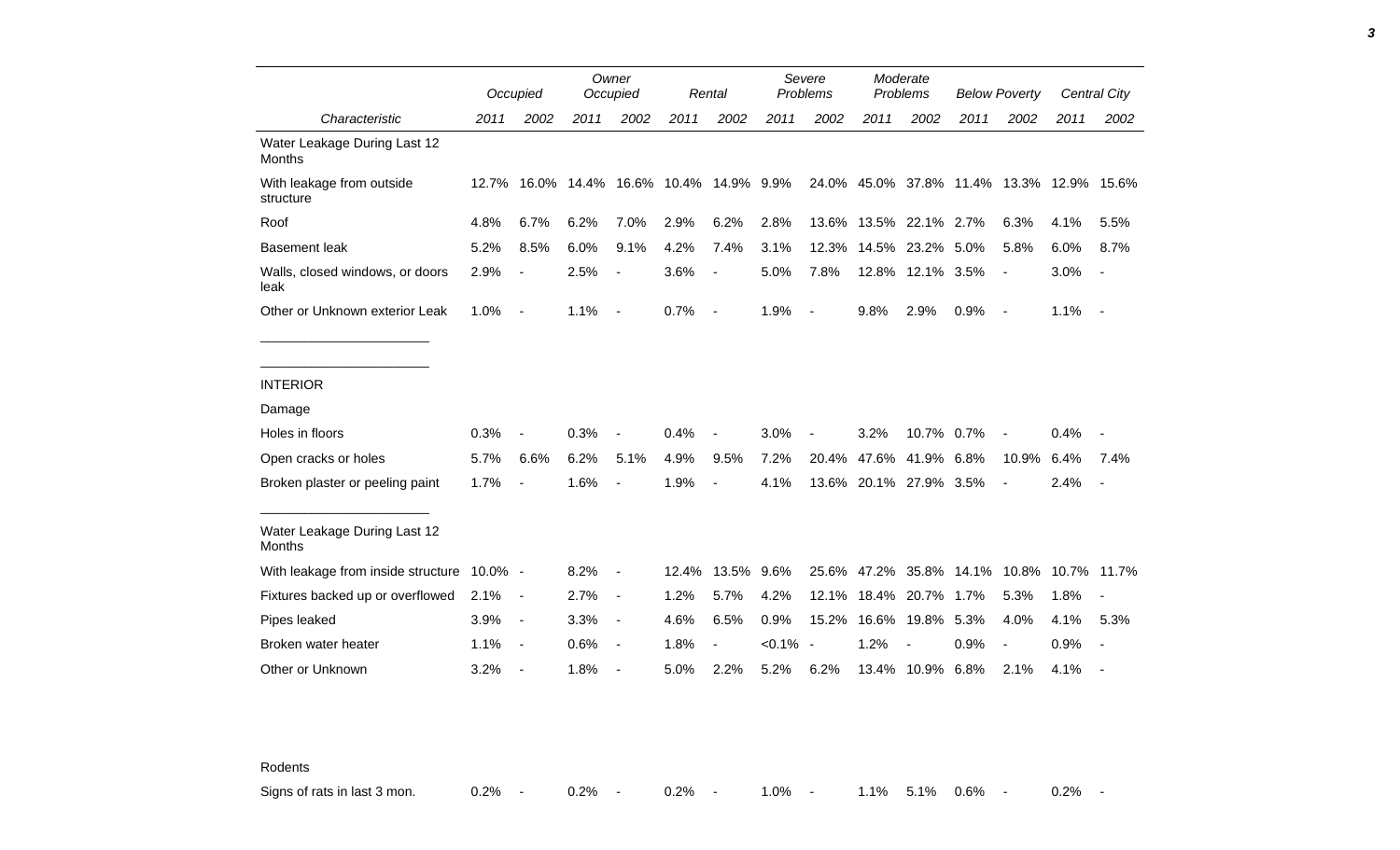|                                                           |             | Occupied                 |             | Owner<br>Occupied        |             | Rental                   |             | Severe<br>Problems       |                  | Moderate<br>Problems     |               | <b>Below Poverty</b>     |             | Central City             |
|-----------------------------------------------------------|-------------|--------------------------|-------------|--------------------------|-------------|--------------------------|-------------|--------------------------|------------------|--------------------------|---------------|--------------------------|-------------|--------------------------|
| Characteristic                                            | 2011        | 2002                     | 2011        | 2002                     | 2011        | 2002                     | 2011        | 2002                     | 2011             | 2002                     | 2011          | 2002                     | 2011        | 2002                     |
| Signs of mice in last 3 mon.                              | 8.5%        | 6.3%                     | 8.9%        | 6.6%                     | 8.0%        | 5.6%                     | 10.3%       | 14.5%                    | 15.7%            | 10.6%                    | 10.4%         | 6.2%                     | 8.0%        | 5.2%                     |
| Signs of rodents, not sure which<br>kind in last 3 mon.   | 0.6%        | $\overline{a}$           | 0.5%        | $\blacksquare$           | 0.8%        | $\sim$                   | $< 0.1\%$ - |                          | $< 0.1\%$ 2.7%   |                          | 1.8%          | $\overline{\phantom{a}}$ | 0.5%        | $\sim$                   |
| Electrical                                                |             |                          |             |                          |             |                          |             |                          |                  |                          |               |                          |             |                          |
| No electrical wiring                                      | $< 0.1\%$ - |                          | $< 0.1\%$ - |                          | $< 0.1\%$ - |                          | 1.0%        |                          | $< 0.1\%$ -      |                          | $< 0.1\%$ -   |                          | $< 0.1\%$ - |                          |
| Exposed wiring                                            | 1.5%        | $\overline{a}$           | 1.1%        | $\overline{\phantom{a}}$ | 2.1%        | $\overline{\phantom{a}}$ | 1.9%        | 6.3%                     | 3.0%             | $\overline{\phantom{a}}$ | 2.6%          | $\sim$                   | 1.5%        | $\overline{\phantom{a}}$ |
| Rooms without electric outlets                            | 0.4%        | $\blacksquare$           | 0.3%        |                          | 0.4%        |                          | 1.0%        | 5.1%                     | 1.2%             |                          | 0.8%          |                          | 0.5%        |                          |
| Fuses/breakers blown in last 3<br>mon.                    | 9.7%        | 15.7%                    | 11.4%       | 15.8%                    | 7.6%        | 15.6%                    | 13.5%       | 27.0%                    | 19.1%            | 30.9%                    | 7.3%          | 13.0%                    | 7.9%        | 16.5%                    |
| Sanitation                                                |             |                          |             |                          |             |                          |             |                          |                  |                          |               |                          |             |                          |
| Lacking complete kitchen facilities                       | 2.3%        | $\overline{\phantom{a}}$ | 0.2%        |                          | 5.1%        | 4.1%                     | 28.6%       | 3.2%                     | 48.5%            | 51.0%                    | 8.5%          | 4.8%                     | 3.5%        |                          |
| Lacking some or all plumbing<br>facilities                | 1.6%        | $\blacksquare$           | 0.9%        | $\overline{\phantom{a}}$ | 2.5%        | $\blacksquare$           | 79.4%       |                          | $62.2\% < 0.1\%$ |                          | 3.9%          | $\blacksquare$           | 2.0%        |                          |
| Water not safe to drink                                   | 5.9%        | 7.7%                     | 3.0%        | 6.5%                     | 9.7%        | $\overline{\phantom{a}}$ | 18.0%       | 10.6%                    | 12.5%            | 13.5%                    |               | 10.3% 11.3%              | 6.9%        | 10.5%                    |
| Water stoppage in last 3 mon.                             | 2.1%        | $\overline{\phantom{a}}$ | 1.1%        | $\overline{\phantom{a}}$ | 3.4%        | $\overline{\phantom{a}}$ | $< 0.1\%$   | $\sim$                   | 3.3%             | 6.9%                     | 3.6%          | $\overline{\phantom{a}}$ | 2.1%        |                          |
| No flush toilets working some time 2.4%<br>in last 3 mon. |             | $\overline{a}$           | 1.9%        | $\overline{\phantom{a}}$ | 3.1%        | $\overline{\phantom{a}}$ | 3.1%        | 6.9%                     | 26.9%            | 10.0% 5.7%               |               | $\sim$                   | 3.3%        | $\sim$                   |
| With sewage disposal<br>breakdowns in last 3 mon.         | 1.2%        | $\overline{\phantom{a}}$ | 1.3%        |                          | 1.0%        | $\blacksquare$           | 4.5%        | $\overline{\phantom{a}}$ | 1.7%             | 5.1%                     | 2.1%          | $\overline{\phantom{a}}$ | 1.4%        |                          |
| Septic tank, cesspool, chemical<br>toilet                 | 7.8%        | 11.5%                    |             | 12.1% 15.9% 2.2%         |             | $\overline{\phantom{a}}$ | 7.1%        | 10.8%                    | 2.8%             | 8.3%                     | 3.1%          | 10.0% 0.6%               |             |                          |
| With septic tank or cesspool<br>breakdowns in last 3 mon. | $< 0.1\%$ - |                          | $< 0.1\%$ - |                          | $< 0.1\%$ - |                          | $< 0.1\%$   | 3.0%                     | $< 0.1\%$ 0.8%   |                          | $<0.1\%$ 0.5% |                          | $< 0.1\%$ - |                          |

## HEATING/FUEL

## Main Heating Equipment

Warm-air furnace **90.5% - 92.5% - 87.8% - 90.8% 84.3% 84.2% -** 84.9% - 93.1% -

*4*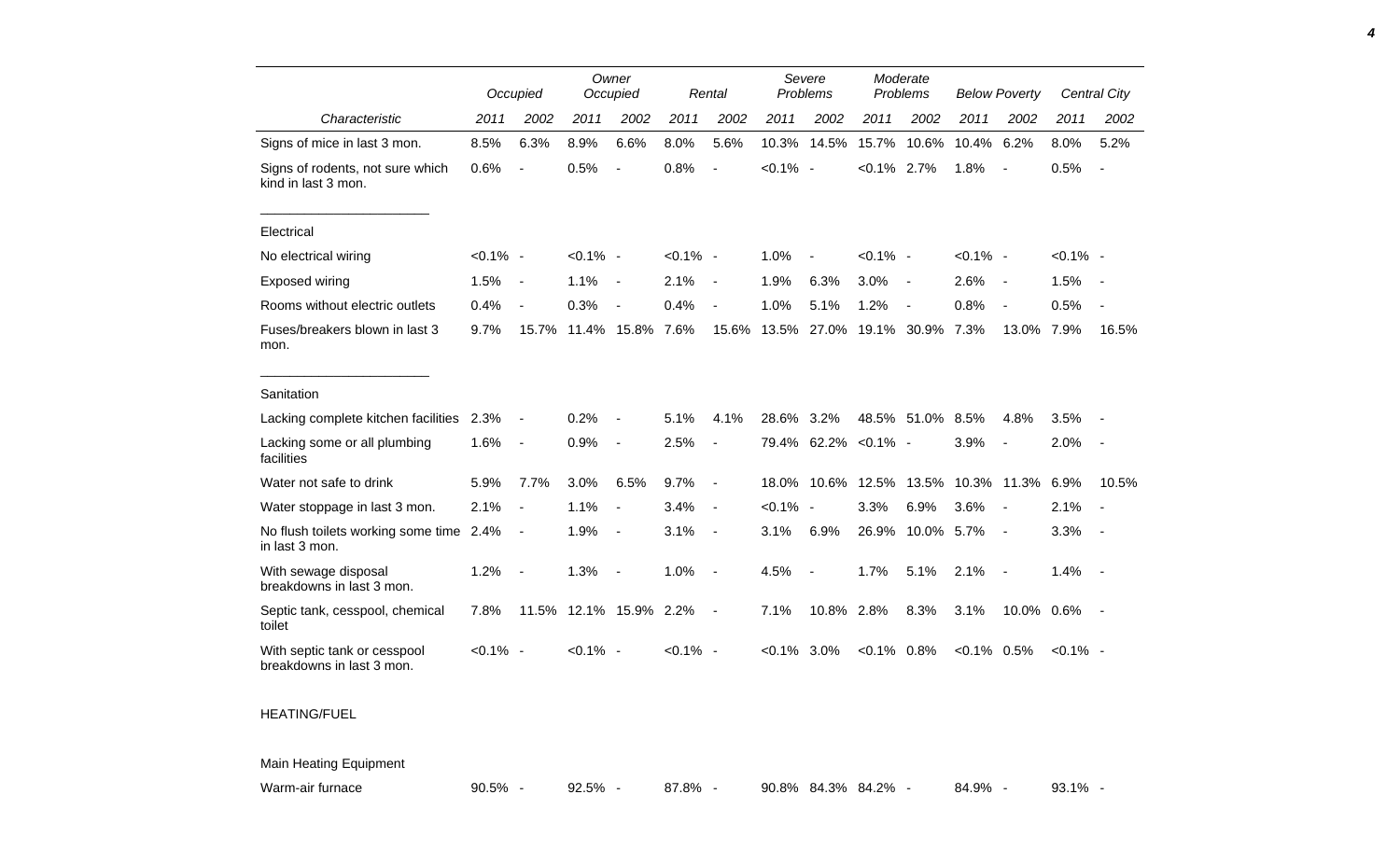|                                                         |             | Occupied                 |                   | Owner<br>Occupied        |                | Rental                   |                | Severe<br>Problems                                         |                | Moderate<br>Problems     |                | <b>Below Poverty</b>     |                   | Central City             |
|---------------------------------------------------------|-------------|--------------------------|-------------------|--------------------------|----------------|--------------------------|----------------|------------------------------------------------------------|----------------|--------------------------|----------------|--------------------------|-------------------|--------------------------|
| Characteristic                                          | 2011        | 2002                     | 2011              | 2002                     | 2011           | 2002                     | 2011           | 2002                                                       | 2011           | 2002                     | 2011           | 2002                     | 2011              | 2002                     |
| Steam or hot water system                               | 1.2%        |                          | 0.6%              | $\overline{a}$           | 1.9%           | $\blacksquare$           | 3.2%           | 5.5%                                                       | 7.9%           | 2.3%                     | 3.6%           | $\overline{a}$           | 1.5%              |                          |
| Electric heat pump                                      | 5.1%        | 6.8%                     | 5.1%              | 7.0%                     | 5.1%           | 6.3%                     | 4.0%           | $\blacksquare$                                             | 2.0%           | $\overline{\phantom{a}}$ | 3.6%           | $\overline{\phantom{a}}$ | 3.8%              | 6.1%                     |
| Built-in electric units                                 | 1.8%        | $\sim$                   | 0.7%              | $\overline{a}$           | 3.3%           | $\overline{\phantom{a}}$ | $<0.1\%$ 3.5%  |                                                            | 1.6%           | $\overline{\phantom{a}}$ | 5.5%           | 4.8%                     | 0.6%              | $\blacksquare$           |
| Floor, wall, or other built-in hot air<br>without ducts | 0.9%        | $\overline{\phantom{a}}$ | 0.6%              | $\blacksquare$           | 1.4%           | $\overline{\phantom{a}}$ | $< 0.1\%$ 1.4% |                                                            | 2.7%           | $\overline{\phantom{a}}$ | 1.6%           | $\overline{\phantom{a}}$ | 0.7%              |                          |
| Room heaters with flue                                  | 0.1%        | $\overline{\phantom{a}}$ | $< 0.1\%$ -       |                          | 0.1%           | $\sim$                   | $< 0.1\%$ -    |                                                            | $< 0.1\%$ 0.7% |                          | 0.1%           | $\overline{\phantom{a}}$ | 0.1%              | $\overline{\phantom{a}}$ |
| Room heaters without flue                               | $< 0.1\%$ - |                          | $< 0.1\%$ -       |                          | $< 0.1\%$ -    |                          | $< 0.1\%$ -    |                                                            | 1.0%           | $\blacksquare$           | $< 0.1\%$ -    |                          | $< 0.1\%$ -       |                          |
| Portable electric heaters                               | 0.1%        | $\blacksquare$           | 0.1%              | $\blacksquare$           | 0.1%           | $\overline{\phantom{a}}$ | 1.1%           | $\sim$                                                     | 0.6%           | $\blacksquare$           | 0.3%           | $\blacksquare$           | 0.1%              | $\sim$                   |
| <b>Stoves</b>                                           | 0.2%        | $\blacksquare$           | 0.3%              | $\overline{\phantom{a}}$ | 0.1%           | $\overline{\phantom{a}}$ | 1.0%           | $\sim$                                                     | $< 0.1\%$ -    |                          | $<0.1\%$ 0.3%  |                          | $< 0.1\%$ -       |                          |
| Other                                                   | 0.1%        | $\overline{\phantom{a}}$ | $< 0.1\%$ -       |                          | 0.2%           | $\overline{\phantom{a}}$ | $< 0.1\%$ -    |                                                            | $< 0.1\%$ 0.7% |                          | 0.3%           |                          | 0.1%              | $\overline{\phantom{a}}$ |
| <b>Water Heating Fuel</b>                               |             |                          |                   |                          |                |                          |                |                                                            |                |                          |                |                          |                   |                          |
| Electricity                                             | 27.2%       |                          | 32.0% 22.8% 28.7% |                          | 33.0%          |                          |                | 38.2% 23.2% 35.5% 29.9% 32.8%                              |                |                          | 33.0%          |                          | 36.7% 24.8% 27.6% |                          |
| Gas, LP/bottled gas                                     | 72.7%       |                          | 67.8% 77.1% 71.1% |                          |                |                          |                | 66.9% 61.6% 76.8% 64.5%                                    | 70.1% -        |                          | 67.0%          | 62.6% 75.2% -            |                   |                          |
| Fuel oil                                                | 0.1%        | $\overline{\phantom{a}}$ | 0.1%              | $\blacksquare$           | $< 0.1\%$ -    |                          | $< 0.1\%$ -    |                                                            | $< 0.1\%$ -    |                          | $< 0.1\%$ -    |                          | $< 0.1\%$ -       |                          |
| Other                                                   | $< 0.1\%$ - |                          | $< 0.1\%$ -       |                          | $< 0.1\%$ 0.2% |                          | $< 0.1\%$ -    |                                                            | $< 0.1\%$ -    |                          | $< 0.1\%$ 0.7% |                          | $< 0.1\%$ 0.2%    |                          |
| Clothes Dryer(,000)                                     | 583         | 520                      | 383               | 394                      | 200            | 126                      | 9              | $\overline{7}$                                             | 16             | 13                       | 63             | 36                       | 318               | 228                      |
| <b>Have Clothes Dryer</b>                               | 85.4%       | $\overline{\phantom{a}}$ | 98.4%             | $\overline{\phantom{a}}$ | 68.1%          | 59.6%                    |                | 65.4% 70.0%                                                | 62.7% -        |                          | 59.1% -        |                          |                   | 81.4% 77.2%              |
| Electricity                                             | 92.8% -     |                          | 91.2%             | $\sim$                   | 96.0%          | $\overline{\phantom{a}}$ | 98.3% -        |                                                            | 89.0%          | 93.5%                    | $91.8\%$ -     |                          | 93.0% -           |                          |
| Gas, LP gas (liquid propane)                            | 7.2%        | 10.0%                    | 8.8%              | 11.0%                    | 4.0%           | 6.8%                     | 1.7%           | 6.4%                                                       | 11.0% 6.5%     |                          | 8.2%           |                          | 7.0%              | 11.3%                    |
| <b>Heating Problems</b>                                 |             |                          |                   |                          |                |                          |                |                                                            |                |                          |                |                          |                   |                          |
| Uncomfortably cold for 24 hours<br>or more last winter  | 13.1% 8.7%  |                          | 12.0%             | $6.9\%$                  |                |                          |                | 15.0% 12.4% 48.6% 42.2% 41.5% 20.8% 13.5% 11.8% 12.2% 9.1% |                |                          |                |                          |                   |                          |
| Heating equipment breakdowns                            | 2.8%        |                          | 1.4%              |                          | 4.6%           |                          | 21.5%          | 34.6%                                                      | 11.8%          | 2.7%                     | 3.5%           |                          | 3.3%              | $\blacksquare$           |
| Other causes                                            | 8.4%        | 5.1%                     | 10.3%             | 4.0%                     | 5.9%           | 7.1%                     | 8.3%           |                                                            | 13.6% 23.9%    | 16.7%                    | 6.9%           | $\blacksquare$           | 6.5%              | 5.1%                     |
| Utility interruption                                    | 4.6%        |                          | 6.6%              | 1.3%                     | 2.0%           | $\sim$                   | 3.3%           |                                                            | 3.4%           |                          | 2.4%           | $\overline{\phantom{a}}$ | 2.5%              |                          |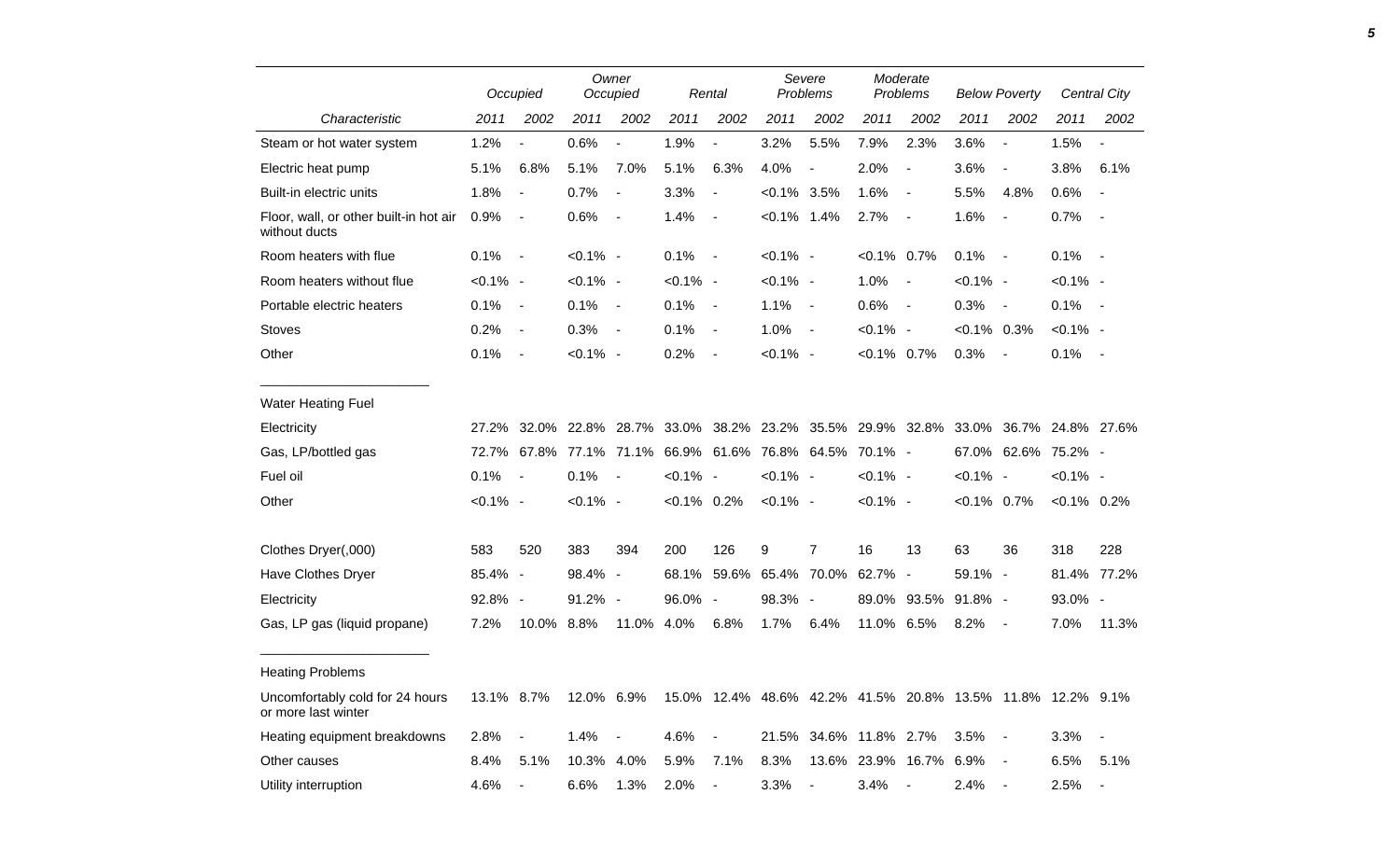|                                               |                | Occupied                     |             | Owner<br>Occupied            |                | Rental                   |                | Severe<br>Problems       |           | Moderate<br>Problems     |                | <b>Below Poverty</b>     |                | Central City             |
|-----------------------------------------------|----------------|------------------------------|-------------|------------------------------|----------------|--------------------------|----------------|--------------------------|-----------|--------------------------|----------------|--------------------------|----------------|--------------------------|
| Characteristic                                | 2011           | 2002                         | 2011        | 2002                         | 2011           | 2002                     | 2011           | 2002                     | 2011      | 2002                     | 2011           | 2002                     | 2011           | 2002                     |
| Inadequate heating capacity                   | 0.8%           | $\overline{\phantom{a}}$     | 0.9%        | $\overline{\phantom{a}}$     | 0.6%           | $\overline{\phantom{a}}$ | 2.1%           | 7.1%                     | 9.8%      | 5.4%                     | 1.1%           | $\blacksquare$           | 0.4%           | $\overline{a}$           |
| Inadequate insulation                         | 1.3%           | $\blacksquare$               | 1.1%        | $\blacksquare$               | 1.6%           | $\overline{\phantom{a}}$ | 1.0%           | 10.4%                    | 3.2%      | 8.6%                     | 0.8%           | $\blacksquare$           | 1.8%           | $\overline{\phantom{a}}$ |
| Cost of heating                               | 1.1%           | $\overline{a}$               | 1.0%        | $\overline{\phantom{a}}$     | 1.2%           | $\overline{\phantom{a}}$ | $< 0.1\%$      | 3.4%                     | 9.1%      | 0.9%                     | 0.6%           | $\overline{\phantom{a}}$ | 0.8%           |                          |
| Other                                         | 1.0%           | $\blacksquare$               | 1.1%        | $\blacksquare$               | 0.9%           | $\overline{\phantom{a}}$ | 3.0%           | $\overline{a}$           | 1.1%      | 5.5%                     | 2.3%           | $\overline{\phantom{a}}$ | 1.3%           |                          |
| SELECTED PHYSICAL<br><b>PROBLEMS</b>          |                |                              |             |                              |                |                          |                |                          |           |                          |                |                          |                |                          |
| Severe Physical Problems(,000)                | 13             | 9                            | $\,$ 5 $\,$ | 5                            | 9              | 5                        | 13             | 9                        |           |                          | 5              | $\overline{2}$           | 10             | 4                        |
| Severe physical problems                      | 2.0%           | $\blacksquare$               | 1.2%        | $\overline{\phantom{a}}$     | 3.0%           | $\blacksquare$           | 100%           | $\blacksquare$           |           |                          | 5.0%           | $\blacksquare$           | 2.5%           | $\overline{\phantom{a}}$ |
| Plumbing                                      | 1.6%           | $\overline{\phantom{a}}$     | 0.9%        | $\overline{\phantom{a}}$     | 2.5%           | $\blacksquare$           | 79.4%          | 62.2%                    |           |                          | 3.9%           | $\blacksquare$           | 2.0%           | $\overline{\phantom{a}}$ |
| Heating                                       | 0.4%           | $\blacksquare$               | 0.3%        | $\blacksquare$               | 0.5%           | $\overline{\phantom{a}}$ | 20.5%          | 29.8%                    |           |                          | 1.0%           | $\blacksquare$           | 0.5%           | $\overline{\phantom{a}}$ |
| Electric                                      | $< 0.1\%$ -    |                              | $< 0.1\%$ - |                              | $< 0.1\%$      | 0.2%                     | 1.0%           | 5.4%                     |           |                          | $< 0.1\%$ 0.3% |                          | $< 0.1\%$ 0.2% |                          |
| Hallways                                      | $< 0.1\%$ -    |                              | $< 0.1\%$ - |                              | $< 0.1\%$ -    |                          | $< 0.1\%$ -    |                          |           | $\cdot$                  | $< 0.1\%$ -    |                          | $< 0.1\%$ -    |                          |
| Upkeep                                        | 0.1%           | $\blacksquare$               | $< 0.1\%$ - |                              | 0.1%           | $\overline{\phantom{a}}$ | 3.0%           | $\overline{\phantom{a}}$ |           |                          | 0.4%           | $\blacksquare$           | 0.1%           | $\overline{\phantom{a}}$ |
| Moderate Physical<br>Problems(,000)           | 25             | 21                           | 9           | 6                            | 16             | 15                       |                |                          | 25        | 21                       | $\overline{7}$ | 5                        | 19             | 14                       |
| Moderate physical problems                    | 3.7%           | $\qquad \qquad \blacksquare$ | 2.2%        | $\overline{\phantom{a}}$     | 5.6%           | 7.1%                     |                |                          | 100%      | $\overline{\phantom{a}}$ | 6.4%           | 7.3%                     | 4.8%           |                          |
| Plumbing                                      | 0.3%           | $\blacksquare$               | $< 0.1\%$ - |                              | 0.7%           |                          |                |                          | 8.5%      | 5.2%                     | $< 0.1\%$ 0.3% |                          | 0.5%           |                          |
| Heating                                       | $< 0.1\%$ -    |                              | $< 0.1\%$ - |                              | $< 0.1\%$ -    |                          |                |                          | 1.0%      | $\overline{\phantom{a}}$ | $< 0.1\%$ -    |                          | $< 0.1\%$ -    |                          |
| Upkeep                                        | 1.8%           | $\overline{\phantom{a}}$     | 0.2%        | $\qquad \qquad \blacksquare$ | 3.9%           |                          |                |                          | 48.5%     | 51.0%                    | 5.2%           | 4.6%                     | 2.6%           | $\sim$                   |
| Hallways                                      | $< 0.1\%$ 0.2% |                              | $< 0.1\%$ - |                              | $< 0.1\%$ 0.5% |                          |                |                          | $< 0.1\%$ | 5.5%                     | $< 0.1\%$      | 0.3%                     | $< 0.1\%$ 0.3% |                          |
| Kitchen                                       | 1.6%           | ÷,                           | 2.0%        | $\blacksquare$               | 1.1%           | $\overline{\phantom{a}}$ |                |                          | 43.7% -   |                          | 1.3%           | $\blacksquare$           | 1.7%           | $\blacksquare$           |
| <b>OVERALL OPINION OF</b><br><b>STRUCTURE</b> |                |                              |             |                              |                |                          |                |                          |           |                          |                |                          |                |                          |
| 1(worst)                                      | 0.6%           |                              | 0.1%        |                              | 1.3%           |                          | 2.1%           |                          | 1.7%      | 5.8%                     | 3.1%           | $\blacksquare$           | 0.9%           |                          |
| $\overline{2}$                                | 0.1%           | $\overline{\phantom{a}}$     | 0.1%        | $\blacksquare$               | 0.3%           | $\overline{a}$           | $< 0.1\%$ 1.8% |                          | 0.5%      | $\blacksquare$           | 0.4%           | $\blacksquare$           | 0.2%           |                          |